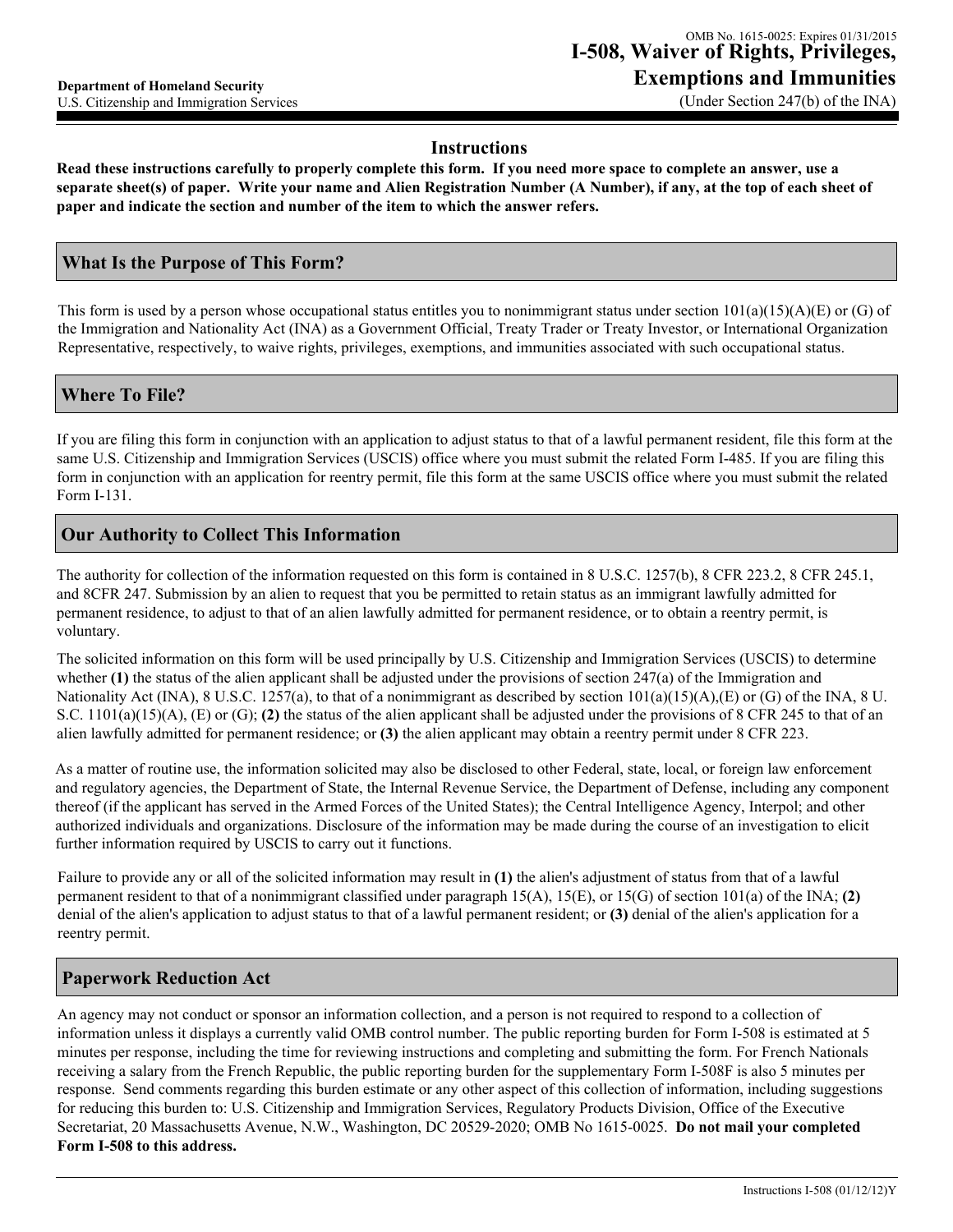(Under Section 247(b) of the INA)

# **Type of print in black ink. Applicant must complete and submit all copies of this form.**

Alien Registration Number: A#

Last Name Middle Name **First Name** First Name **Middle Name** Middle Name

I,

believe that I have an occupational status entitling me to a nonimmigrant classification under paragraph 15(A) (Government Official), 15(E) (Treaty Trader or Treaty Investor) or 15(G) (International Organization Representative) of section 101(a) of the Immigration and Nationality Act.

Accordingly, I seek to acquire or retain the status of an alien lawfully admitted for permanent residence and hereby waive all rights, privileges, exemptions, and immunities that would otherwise accrue to me under any law or executive order by reason of such occupational status.

**NOTE:** French Nationals receiving a salary from the French Republic are required to complete Form I-508, and also complete an additional waiver on Form I-508F. Both Form I-508 and I-508F must be submitted together to U.S. Citizenship and Immigration Services (USCIS).

Birth Date Location: (City / Province / State / Country)

I am employed by: (Name and Address of Mission or Organization

U. S. Social Security Number <br>
U.S. State Department-Issued<br>
Department-Issued<br>
Department-Issued<br>
Department-Issued<br>
Department-Issued Personal Identification Number (PID)

Signature Date( $mm/dd/yyyy$ )

**For Government Use Only (French Nationals Paid by the French Republic)**

Form I-508F Executed **Exempt from U.S. Taxes** Not Exempt from U.S. Taxes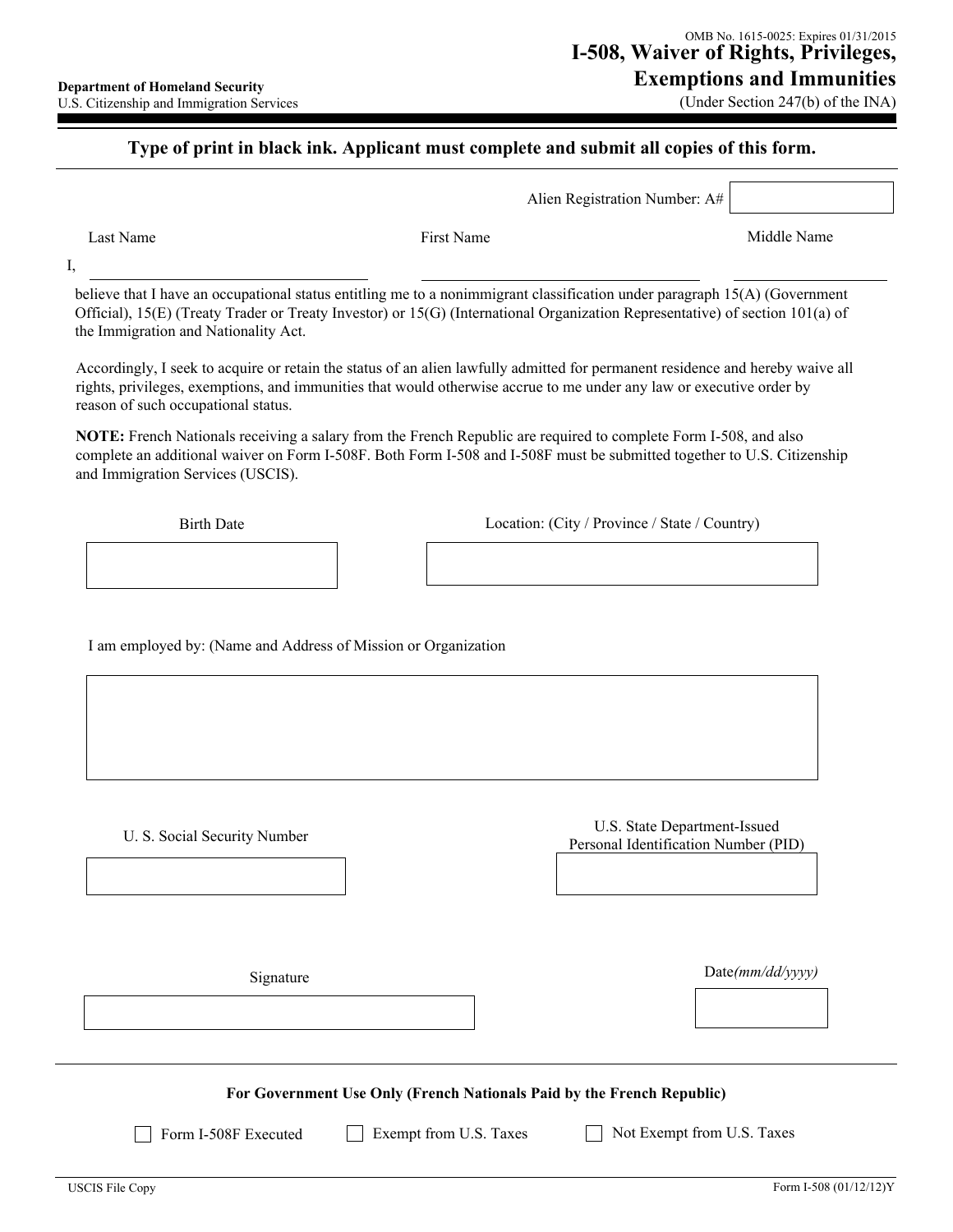## **Type of print in black ink. Applicant must complete and submit all copies of this form.**

| Alien Registration Number: $A#$ |
|---------------------------------|
|---------------------------------|

I,

Last Name Middle Name **First Name** First Name **Middle Name** Middle Name

believe that I have an occupational status entitling me to a nonimmigrant classification under paragraph 15(A) (Government Official), 15(E) (Treaty Trader or Treaty Investor) or 15(G) (International Organization Representative) of section 101(a) of the Immigration and Nationality Act.

Accordingly, I seek to acquire or retain the status of an alien lawfully admitted for permanent residence and hereby waive all rights, privileges, exemptions, and immunities that would otherwise accrue to me under any law or executive order by reason of such occupational status.

**NOTE:** French Nationals receiving a salary from the French Republic are required to complete Form I-508, and also complete an additional waiver on Form I-508F. Both Form I-508 and I-508F must be submitted together to U.S. Citizenship and Immigration Services (USCIS).

Birth Date Location: (City / Province / State / Country)

I am employed by: (Name and Address of Mission or Organization

U. S. Social Security Number<br>
U.S. Social Security Number<br>
Personal Identification Number (P Personal Identification Number (PID)

Signature Date( $mm/dd/yyyy$ )

**For Government Use Only (French Nationals Paid by the French Republic)**

Form I-508F Executed Exempt from U.S. Taxes Not Exempt from U.S. Taxes